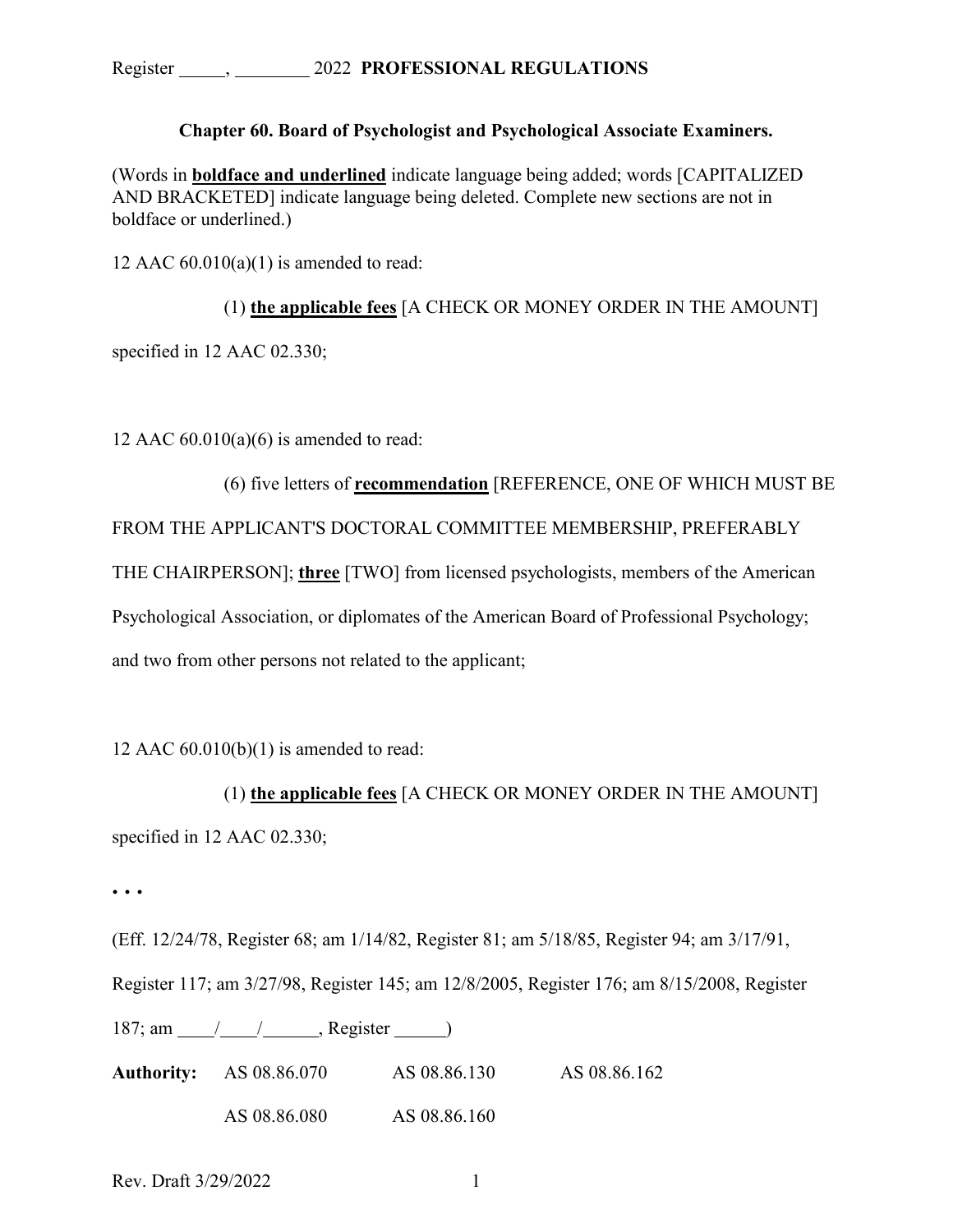12 AAC 60 is amended by adding a new section to read:

**12 AAC 60.032. Temporary military courtesy licenses.** (a) The board shall issue a temporary military courtesy license to an active duty military member or spouse of an active duty military member of the armed forces of the United States to practice as a psychologist or psychological associate who meets the requirements of AS 08.01.063 and this section within 30 days after the board receives a completed application.

(b) An applicant for a temporary military courtesy license under this section must

(1) submit a completed application on a form provided by the department;

(2) pay the temporary license application and license fees set out under 12 AAC 02.105.

(3) submit a copy of the applicant's current active duty military orders showing assignment to a duty station in this state;

(4) submit documentation showing the applicant is currently licensed in another licensing jurisdiction and the applicant's license in the other jurisdiction is not suspended, revoked, or otherwise restricted except for failure to apply for renewal or failure to obtain the required continuing education requirements; and

(5) not have been convicted of a felony or another crime that affects the applicant's ability to practice psychology competently and safely.

(c) A temporary military courtesy license issued to an active duty military member or spouse of an active duty military member under this section will be issued for a period of 180 days and may be renewed for one additional 180-day period, at the discretion of the board.

(d) While practicing under a temporary military courtesy license issued under this section, the holder of the temporary military courtesy license must comply with the standards of practice set out in AS 08.86 and this chapter.

Rev. Draft  $3/29/2022$  2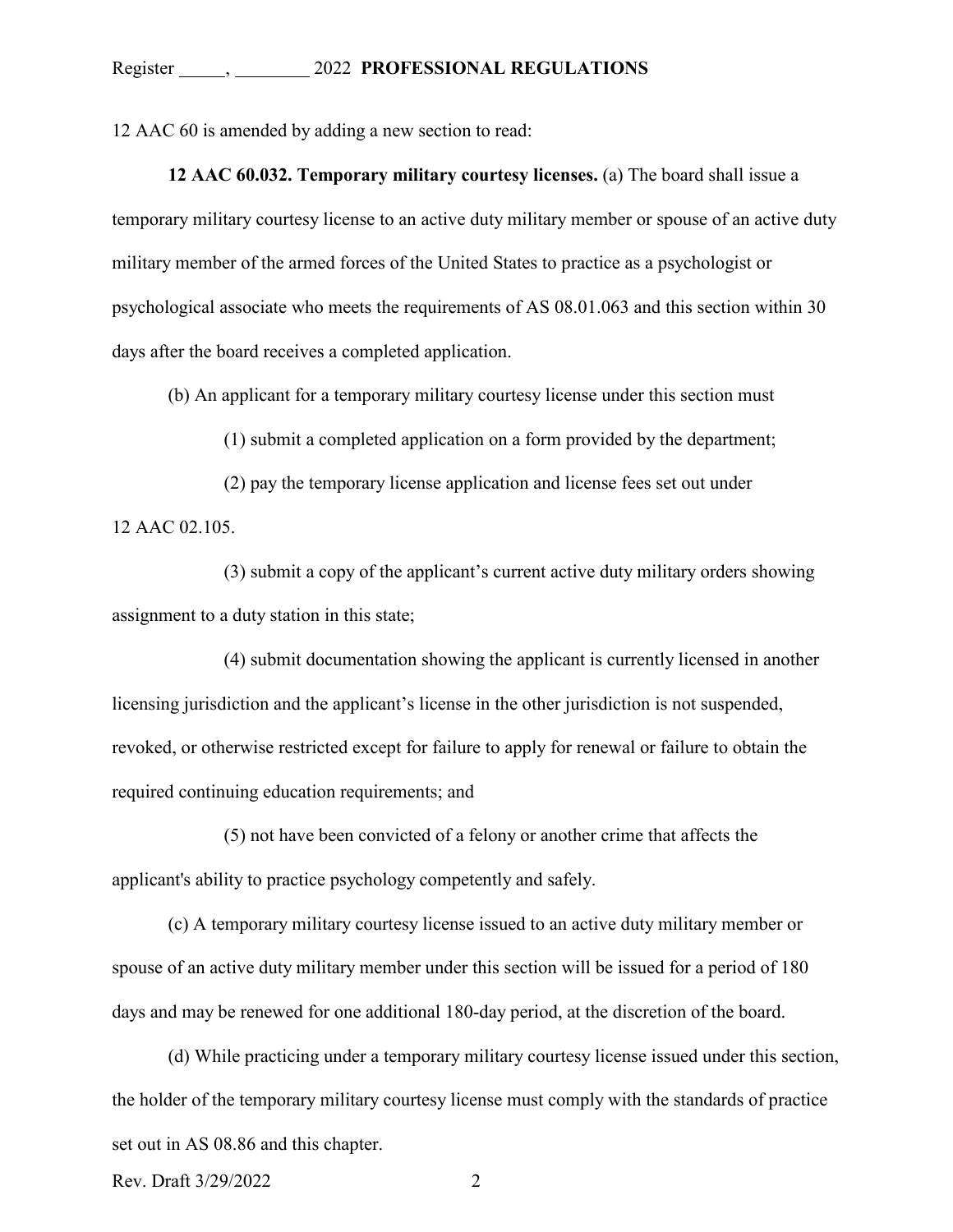## Register , 2022 **PROFESSIONAL REGULATIONS**

(e) The board may refuse to issue a temporary military courtesy license for the same

reasons that it may deny, suspend, or revoke a license under AS 08.01.075 and AS 08.86.204.

 $(Eff. \_ / \_ / \_$ . Register  $\_ )$ 

**Authority:** AS 08.01.062 AS 08.86.070 AS 08.86.080 AS 08.01.063

12 AAC 60.065(b) is amended to read:

(b) The form titled *"Application Checklist for Psychology Courtesy License,"* dated **November 2016** [DECEMBER 2004], is adopted by reference. This form is established by the board for use by an employee of the department in the completion of processing of an application for a courtesy license to practice psychology in this state. (Eff. 2/27/2005, Register 173; am

 $\frac{1}{2}$  , Register  $\frac{1}{2}$ 

**Authority:** AS 08.01.062 AS 08.86.070 AS 08.86.080

**Editor's note: The application checklist form listed in 12 AAC 60.065(b) is available at the Department of Commerce, Community, and Economic Development, Division of Corporations, Business and Professional Licensing offices in Anchorage and Juneau.**

12 AAC 60.185(a) is amended to read:

(a) The ethics to be adhered to by licensed psychologists and licensed psychological associates are the *Ethical Principles of Psychologists and Code of Conduct* (June 2003), with the 2010 amendments, effective June 1, 2010, **with the 2016 amendment, effective January 1, 2017,** of the American Psychological Association, Inc. *Ethical Principles of Psychologists and Code of Conduct* is adopted by reference in this section.

Rev. Draft  $3/29/2022$  3 (Eff. 4/22/83, Register 86; am 3/17/91, Register 117; am 7/28/94, Register 131; am 9/17/2003,